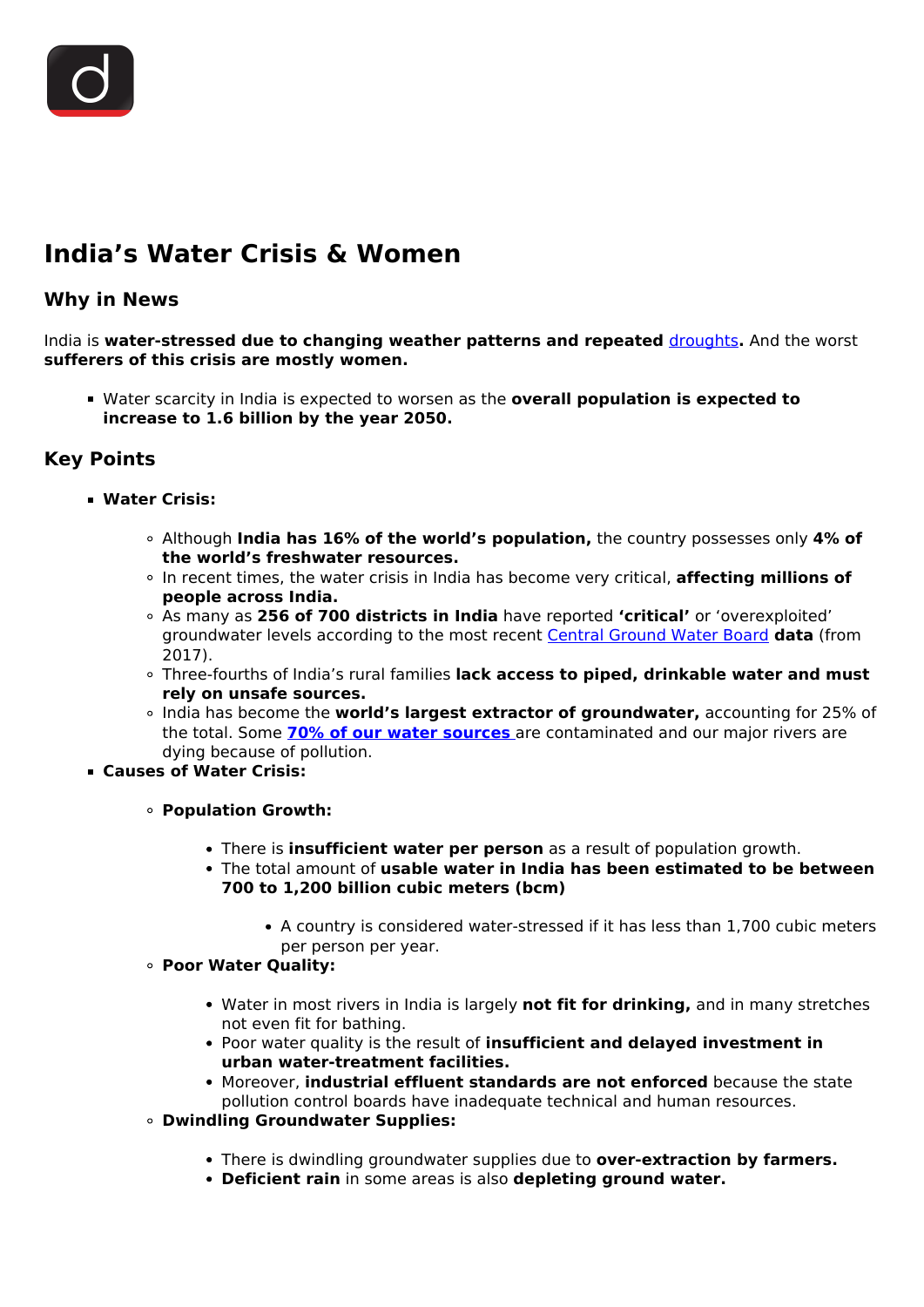#### **Unsustainable consumption:**

- Wells, ponds and tanks are drying up as groundwater resources come under **increasing pressure due to over-reliance and unsustainable consumption.**
- Unequal distribution of water, **contamination/depletion of local water bodies** due to pollution and no proper water treatment facility augment the water crisis in India.
- **Impact on Women:**

#### **Vulnerability of Women:**

- The crisis of water only puts them at a higher risk of vulnerability. Fetching water in India has been perceived as a **woman's job for centuries.**
- Women, especially in the rural areas, **walk miles to collect water from the nearest source.**

#### **Reduced Access to Sanitation:**

- Their marginalisation is compounded by the **indignity and insecurity** of not having a private spot to fulfil their toilet needs.
- This whole system of women being forced to be water carriers leads to them having very less time for themselves. This further **reduces access to clean sanitation, better physical and mental health of women.**
- **Water-Wives:**
	- The entire water management by women has led to **polygamy in one droughtprone village of Maharashtra.** This involves having more than one spouse to collect water. The arrangement is termed as **'water wives'.**
		- $\bullet$  This is undoubtedly an example of regressive thinking  $-$  of women being seen as **substitutes for water pipes or tankers.**
- **Related Government Initiatives:**
	- **[Jal Kranti Abhiyan.](/daily-updates/daily-news-analysis/national-water-awards)**
	- **[National Water Mission.](/daily-updates/daily-news-analysis/catch-the-rain-national-water-mission)**
	- **[National Rural Drinking Water Programme.](/loksabha-rajyasabha-discussions/the-big-picture-ensuring-water-security#:~:text=It%20was%20renamed%20as%20National,premises%20to%20the%20extent%20possible%E2%80%9D.)**
	- **[NITI Aayog Composite Water Management Index.](/daily-updates/daily-news-editorials/solution-to-indias-water-crisis)**
	- **[Jal Jeevan Mission.](/daily-updates/daily-news-analysis/jal-jeevan-mission-2)**
	- **[Jal Shakti Abhiyan.](/daily-updates/daily-news-analysis/jal-shakti-abhiyan)**
	- **[Atal Bhujal Yojana.](/daily-updates/daily-news-analysis/atal-bhujal-yojana)**

### **Way Forward**

- Addressing women's water, sanitation and hygiene requirements is a **critical driver in attaining gender equity** and unlocking the potential of half of the world's population. The water crisis is a women's issue and **feminists need to talk about it.**
- The water levels of the **floodplain aquifers** need to be monitored scrupulously to be well above the river water level to avoid contamination by river water.
- Floodplains can be secured by **planting organic food forests or fruit forests** which don't demand or consume much water.
- In water management, corporations must play a more active role in using their **[Corporate Social](/daily-updates/daily-news-analysis/corporate-social-responsibility-csr-expenditure) [Responsibility \(CSR\)](/daily-updates/daily-news-analysis/corporate-social-responsibility-csr-expenditure)** efforts towards innovation and conservation of water and harness water recharge.

#### **[Source: DTE](https://www.downtoearth.org.in/blog/water/india-s-water-crisis-it-is-most-acute-for-women-78472)**